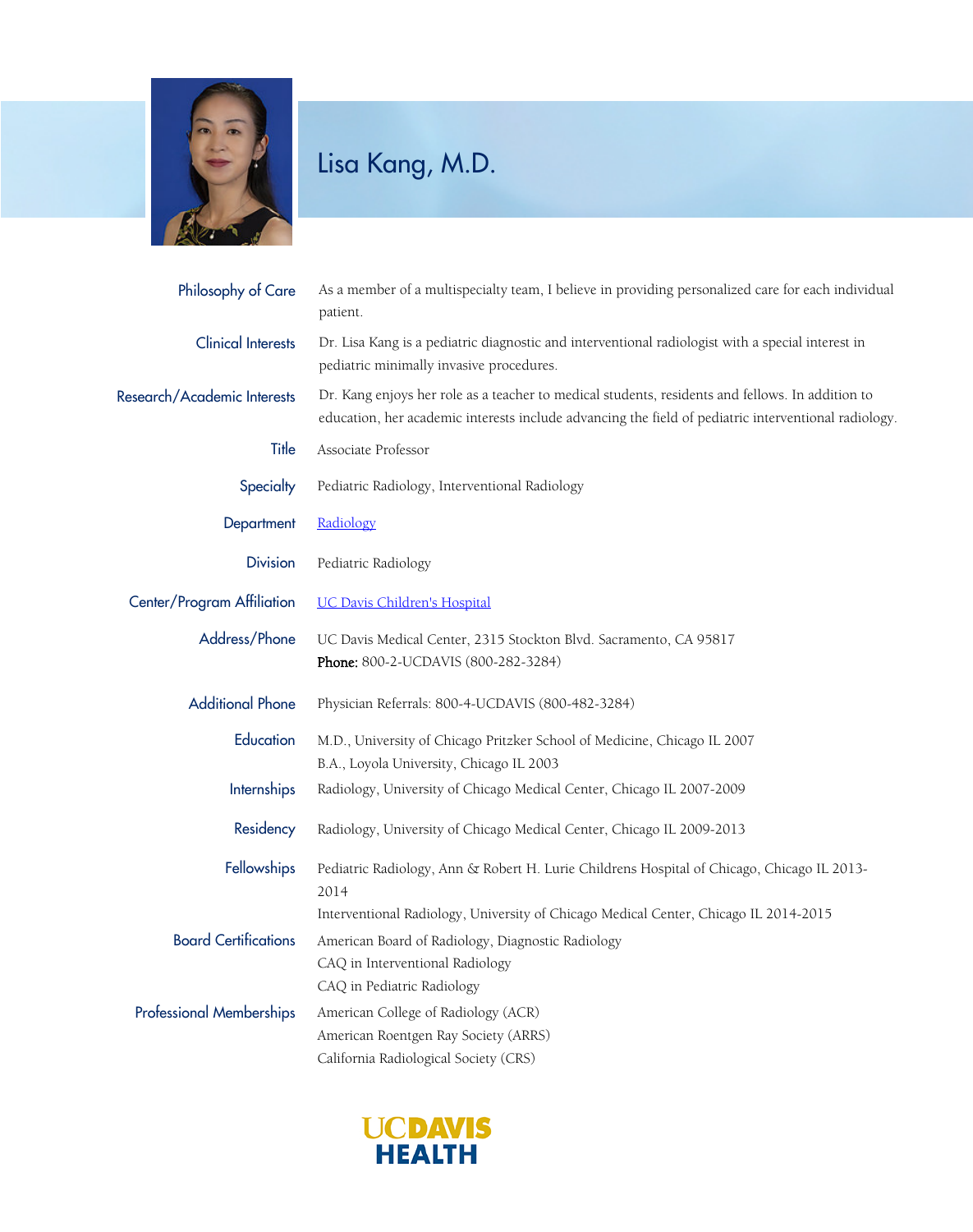

## Lisa Kang, M.D.

Radiologic Society of North America Society for Pediatric Radiology Select Recent Publications Josephs S, Kang L, Oatis K. Pediatric Gastrointestinal Interventions. Kapoor B, Lorenz J (Eds.). Digestive Disease Interventions, Thieme, New York NY. 2018.

> Onofrio AR, Kwon J, Kang LH, Wang J. Endobronchial Paraganglioma: AIRP Best Cases in Radiologic-Pathologic Correlation. Radiographics. 2018 Mar-Apr;38(2):581-585. doi:10.1148/rg. 2018170184. PMID:29528827.

Kang L, Funaki B. In Patients with Type 2 Endoleaks: Does Intervention Reduce Aneurysm Related Morbidity and Mortality Compared to Observation? Milner R, Skelly C (Eds.). Difficult Decisions in Surgery: An Evidence-Based Approach, Springer-Verlag London LTD. 2017.

Kang LH, Brown CN. Pediatric Biliary Interventions in the Native Liver. Semin Intervent Radiol. 2016 Dec;33(4):313-323. doi:10.1055/s-0036-1592323. PMID:27904251.

Van Ha TG, Kang L, Lorenz J, Zangan S, Navuluri R, Straus C, Funaki B. Difficult OptEase filter retrievals after prolonged indwelling times. Cardiovasc Intervent Radiol. 2013 Aug;36(4):1139-43. doi:10.1007/s00270-013-0619-x. Epub 2013 Apr 12. PMID:23580122.

Brown C, Kang L, Kim ST. Percutaneous drainage of abdominal and pelvic abscesses in children. Semin Intervent Radiol. 2012 Dec;29(4):286-94. doi:10.1055/s-0032-1330062. PMID:24293801.

Navuluri R, Kang L, Patel J, Van Ha T. Acute lower gastrointestinal bleeding. Semin Intervent Radiol. 2012 Sep;29(3):178-86. doi:10.1055/s-0032-1326926. PMID:23997409.

Navuluri R, Patel J, Kang L. Role of interventional radiology in the emergent management of acute upper gastrointestinal bleeding. Semin Intervent Radiol. 2012 Sep;29(3):169-77. doi:10.1055/s-